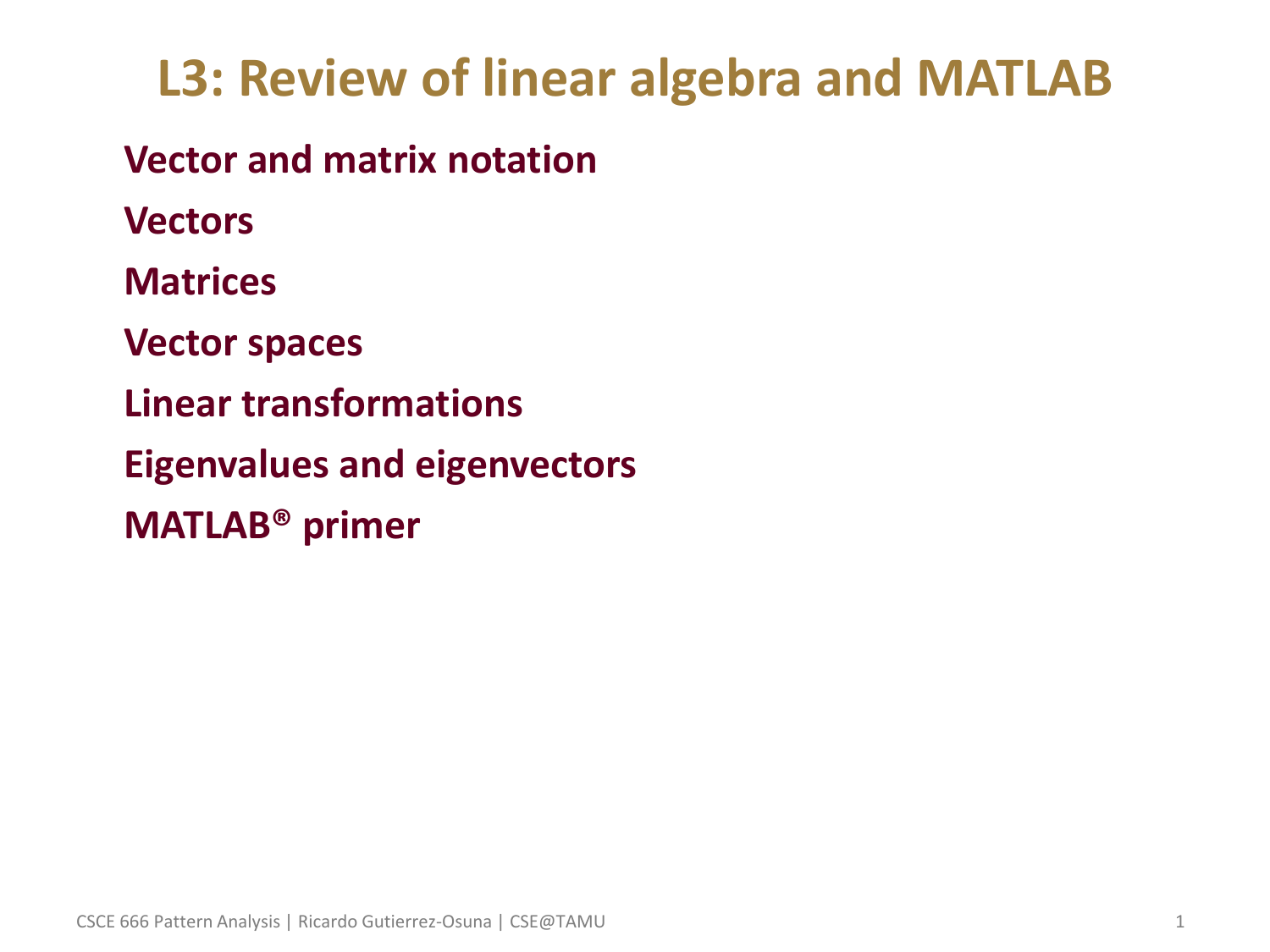### **Vector and matrix notation**

– A d-dimensional (column) vector  $x$  and its transpose are written as:

$$
x = \begin{bmatrix} x_1 \\ x_2 \\ \vdots \\ x_d \end{bmatrix} \text{ and } x^T = \begin{bmatrix} x_1 & x_2 & \dots & x_d \end{bmatrix}
$$

– An  $n \times d$  (rectangular) matrix and its transpose are written as

$$
A = \begin{bmatrix} a_{11} & a_{12} & a_{13} & \dots & a_{1d} \\ a_{21} & a_{22} & a_{23} & & a_{2d} \\ \vdots & & \ddots & & \\ a_{n1} & a_{n2} & a_{n3} & & a_{n4} \end{bmatrix} \text{ and } a^{T} = \begin{bmatrix} a_{11} & a_{21} & \dots & a_{n1} \\ a_{12} & a_{22} & & a_{n2} \\ a_{13} & a_{23} & & a_{n3} \\ \vdots & & \ddots & \\ a_{1d} & a_{2d} & & a_{nd} \end{bmatrix}
$$

– The product of two matrices is

$$
AB = \begin{bmatrix} a_{11} & a_{12} & a_{13} & a_{1d} \\ a_{21} & a_{22} & a_{23} & a_{2d} \\ a_{m1} & a_{m2} & a_{m3} & a_{m4} \end{bmatrix} \begin{bmatrix} b_{11} & b_{12} & b_{1n} \\ b_{21} & b_{22} & b_{2n} \\ b_{31} & b_{32} & b_{3n} \\ b_{41} & b_{42} & b_{4n} \end{bmatrix} = \begin{bmatrix} c_{11} & c_{12} & c_{13} & c_{1n} \\ c_{21} & c_{22} & c_{23} & c_{2n} \\ c_{31} & c_{32} & c_{33} & c_{3n} \\ c_{m1} & c_{m2} & c_{m3} & c_{mn} \end{bmatrix}
$$

where 
$$
c_{ij} = \sum_{k=1}^{d} a_{ik} b_{kj}
$$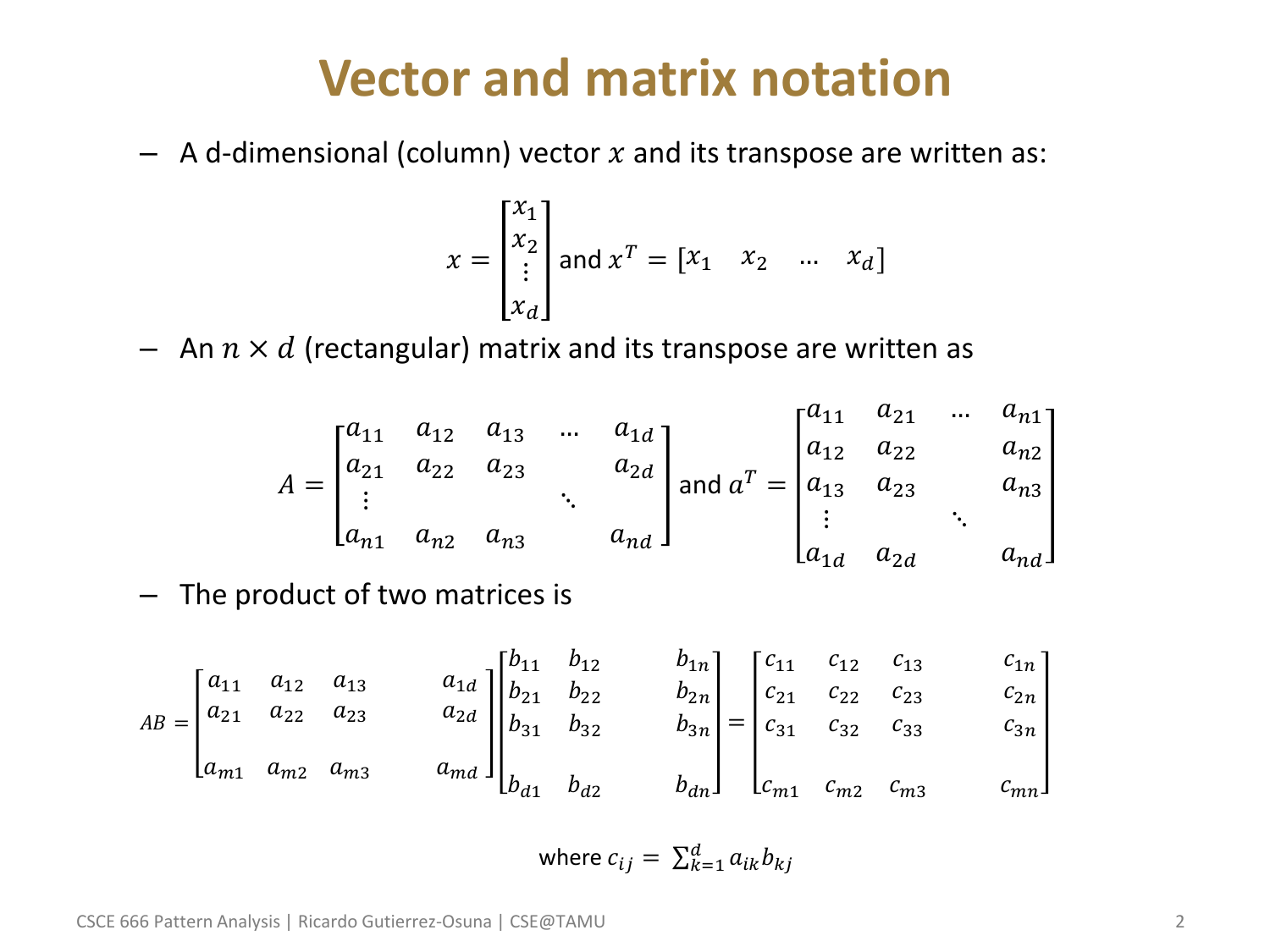### **Vectors**

The inner product (a.k.a. dot product or scalar product) of two vectors is defined by

$$
\langle x, y \rangle = x^T y = y^T x = \sum_{k=1}^d x_k y_k
$$

The magnitude of a vector is

$$
|x| = \sqrt{x^T x} = \left[\sum_{k=1}^d x_k x_k\right]^{\frac{1}{2}}
$$

- $-$  The <u>orthogonal projection</u> of vector  $y$  onto vector  $x$  is  $\langle y^T u_x \rangle u_x$ 
	- where vector  $u<sub>x</sub>$  has unit magnitude and the same direction as  $x$
- The <u>angle</u> between vectors  $x$  and  $y$  is  $x, y$

$$
cos\theta = \frac{\langle x, y \rangle}{|x||y|}
$$

- Two vectors  $x$  and  $y$  are said to be
	- orthogonal if  $x^T y = 0$
	- orthonormal if  $x^T y = 0$  and  $|x| = |y| = 1$

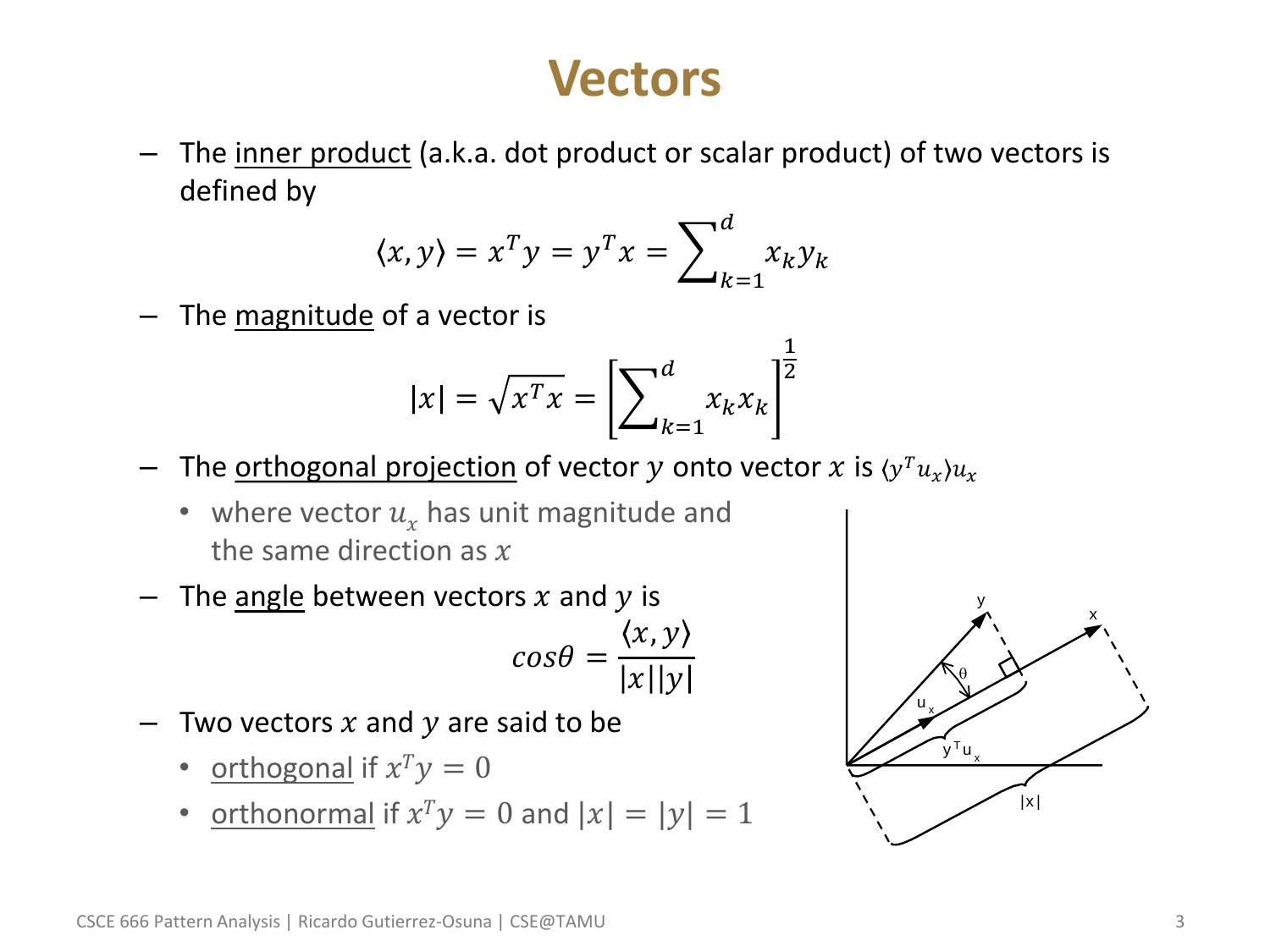$-$  A set of vectors  $x_1, x_2, ..., x_n$  are said to be <u>linearly dependent</u> if there exists a set of coefficients  $a_1, a_2, ..., a_n$  (at least one different than zero) such that

$$
a_1 x_1 + a_2 x_2 \dots a_n x_n = 0
$$

 $-$  Alternatively, a set of vectors  $x_1, x_2, ..., x_n$  are said to be <u>linearly independent</u> if

$$
a_1x_1 + a_2x_2 \dots a_nx_n = 0 \Rightarrow a_k = 0 \,\forall k
$$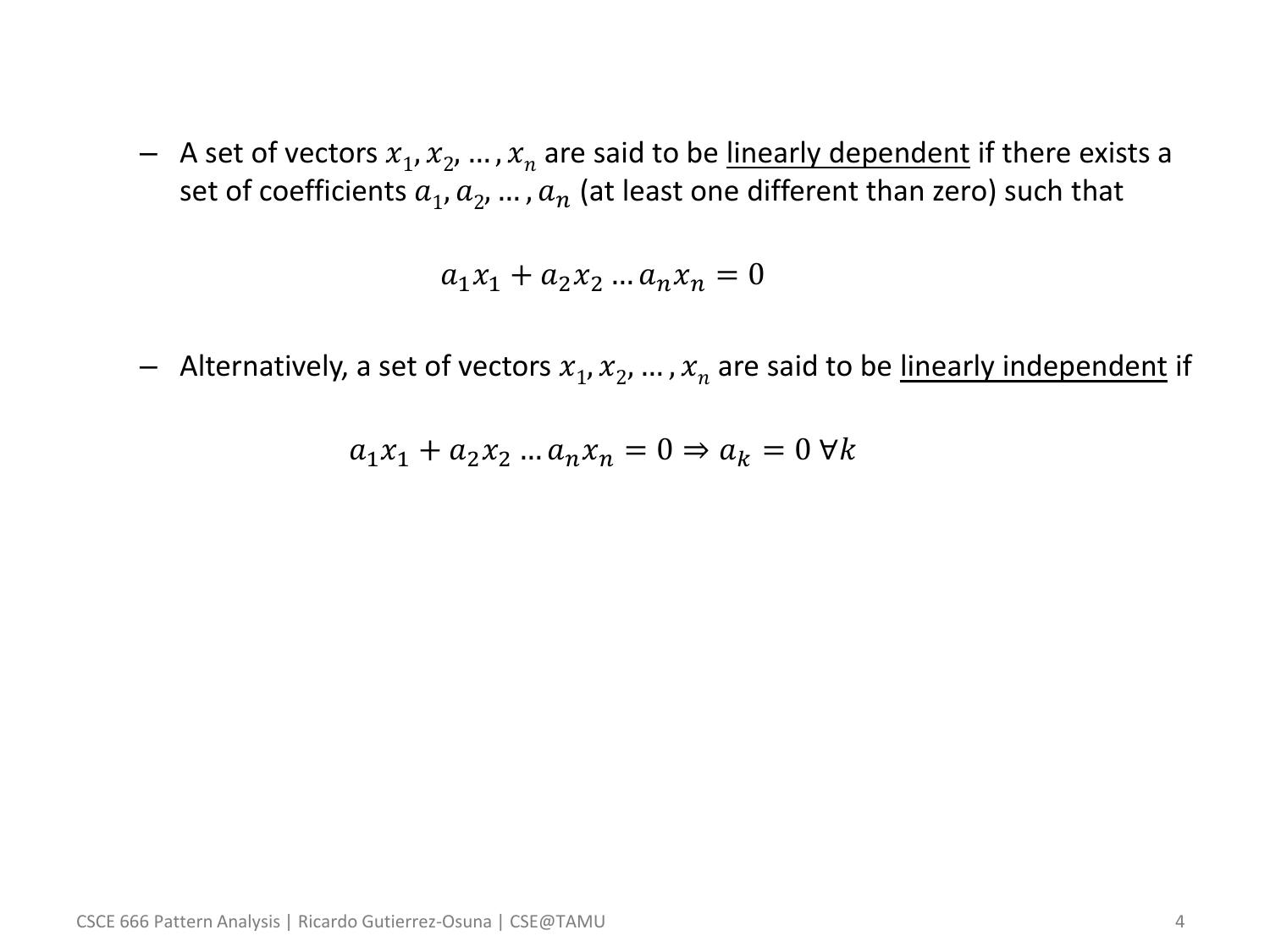### **Matrices**

 $-$  The <u>determinant</u> of a square matrix  $A_{d\times d}$  is  $\boldsymbol{d}$ 

$$
|A| = \sum_{k=1} a_{ik} |A_{ik}| (-1)^{k+i}
$$

- where  $A_{ik}$  is the minor formed by removing the i<sup>th</sup> row and the k<sup>th</sup> column of  $A$
- NOTE: the determinant of a square matrix and its transpose is the same:  $|A| = |A^T|$
- $-$  The <u>trace</u> of a square matrix  $A_{d\times d}$  is the sum of its diagonal elements

$$
tr(A) = \sum_{k=1}^{d} a_{kk}
$$

- The rank of a matrix is the number of linearly independent rows (or columns)
- A square matrix is said to be <u>non-singular</u> if and only if its rank equals the number of rows (or columns)
	- A non-singular matrix has a non-zero determinant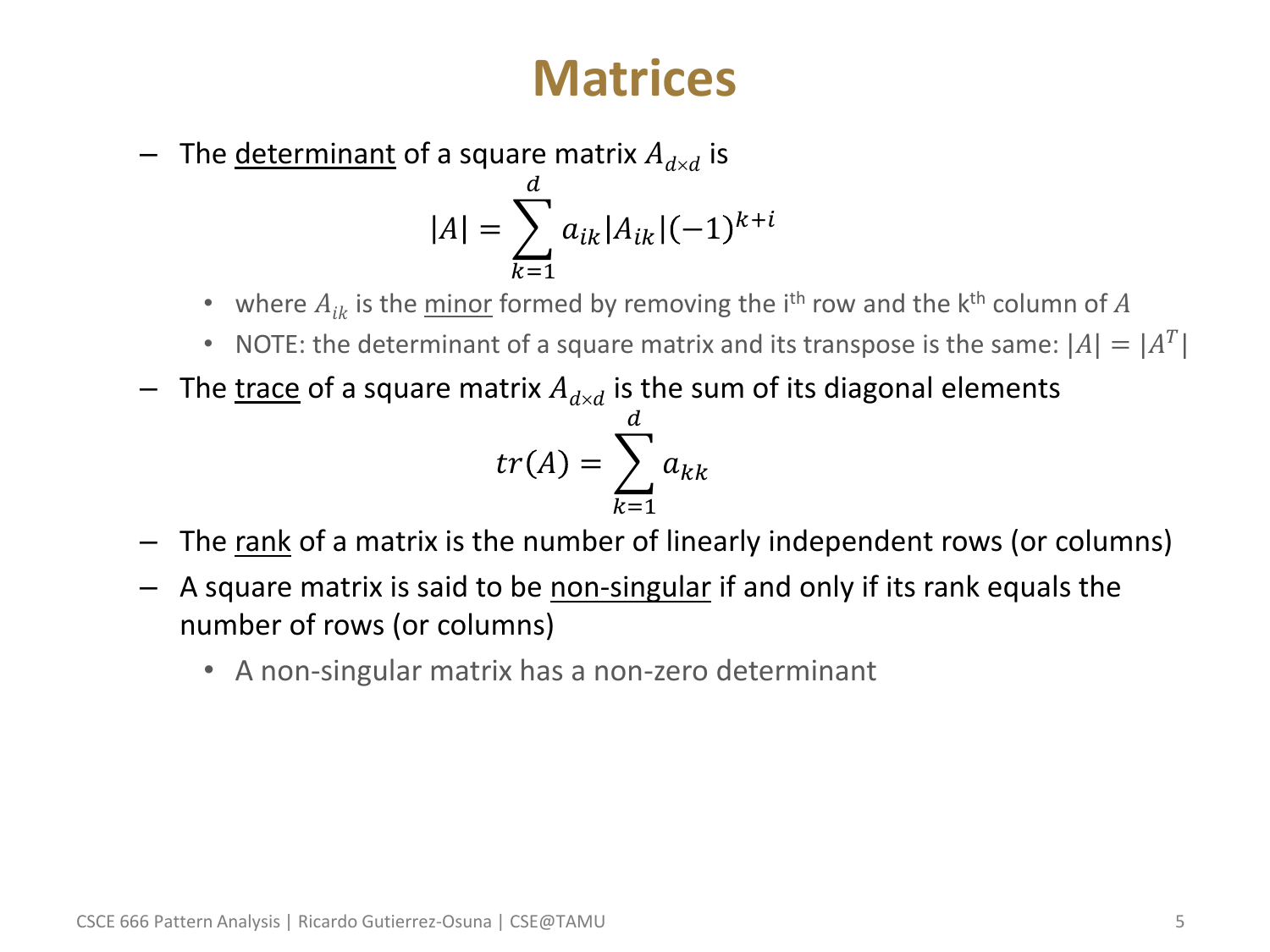- $-$  A square matrix is said to be <u>orthonormal</u> if  $AA^T = A^T A = I$
- For a square matrix A
	- if  $x^T Ax > 0$   $\forall x \neq 0$ , then A is said to be <u>positive-definite</u> (i.e., the covariance matrix)
	- $x^T A x \ge 0$   $\forall x \ne 0$ , then A is said to be <u>positive-semi-definite</u>
- $-$  The <u>inverse</u> of a square matrix A is denoted by  $A^{-1}$  and is such that  $AA^{-1} = A^{-1}A = I$ 
	- The inverse  $A^{-1}$  of a matrix  $A$  exists if and only if  $A$  is non-singular
- $-$  The <u>pseudo-inverse</u> matrix  $A^{\dagger}$  is typically used whenever  $A^{-1}$  does not exist (because  $A$  is not square or  $A$  is singular)

$$
A^{\dagger} = [A^T A]^{-1} A^T \text{ with } A^{\dagger} A = I \quad \text{(assuming } A^T A \text{ is non-singular)}
$$

• Note that  $AA^{\dagger} \neq I$  in general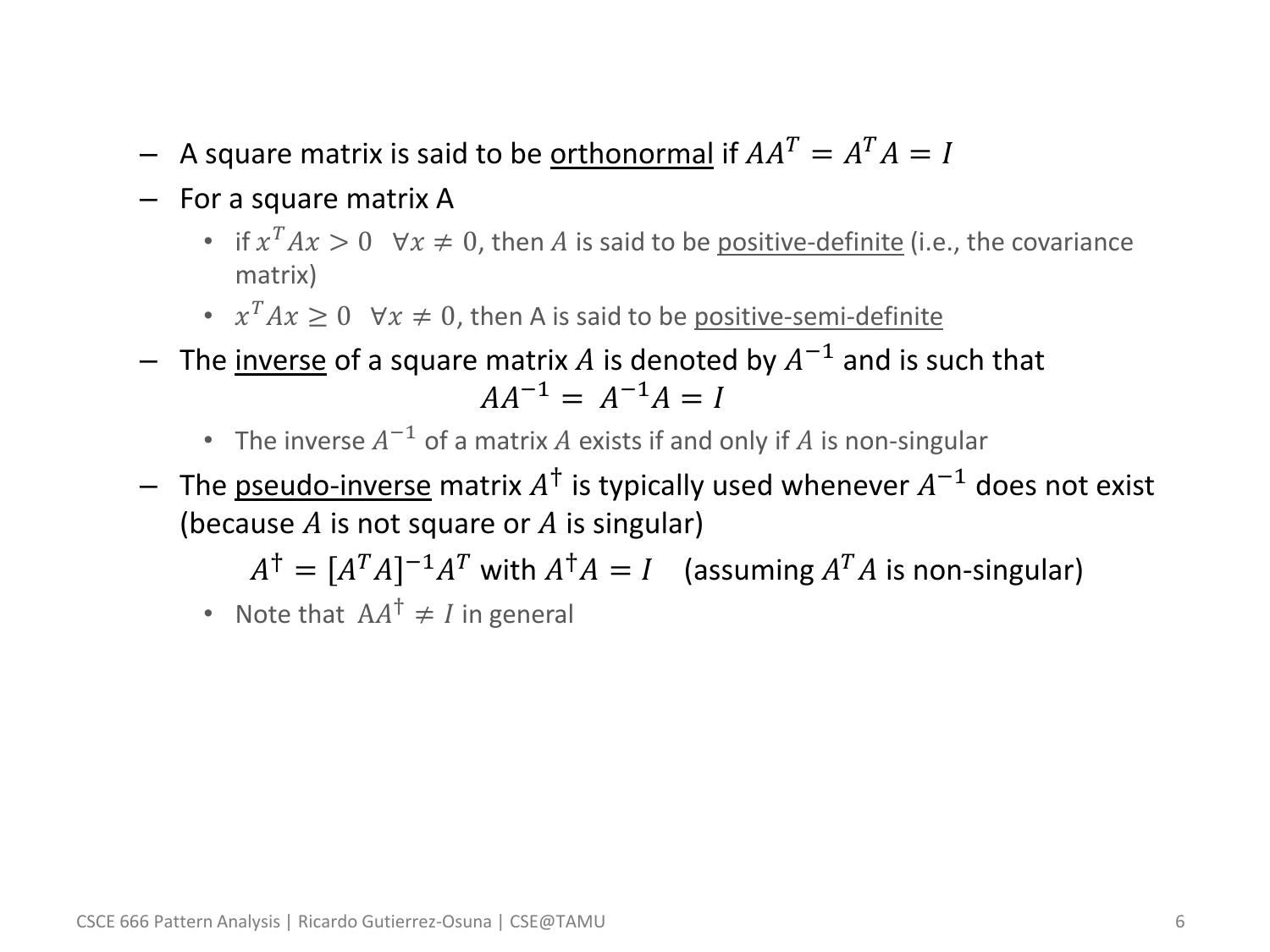### **Vector spaces**

- The n-dimensional space in which all the n-dimensional vectors reside is called a vector space
- $-$  A set of vectors  $\{u_1, u_2, ... u_n\}$  is said to form a <u>basis</u> for a vector space if any arbitrary vector x can be represented by a linear combination of the  $\{u_i\}$



• As an example, the Cartesian coordinate base is an orthonormal base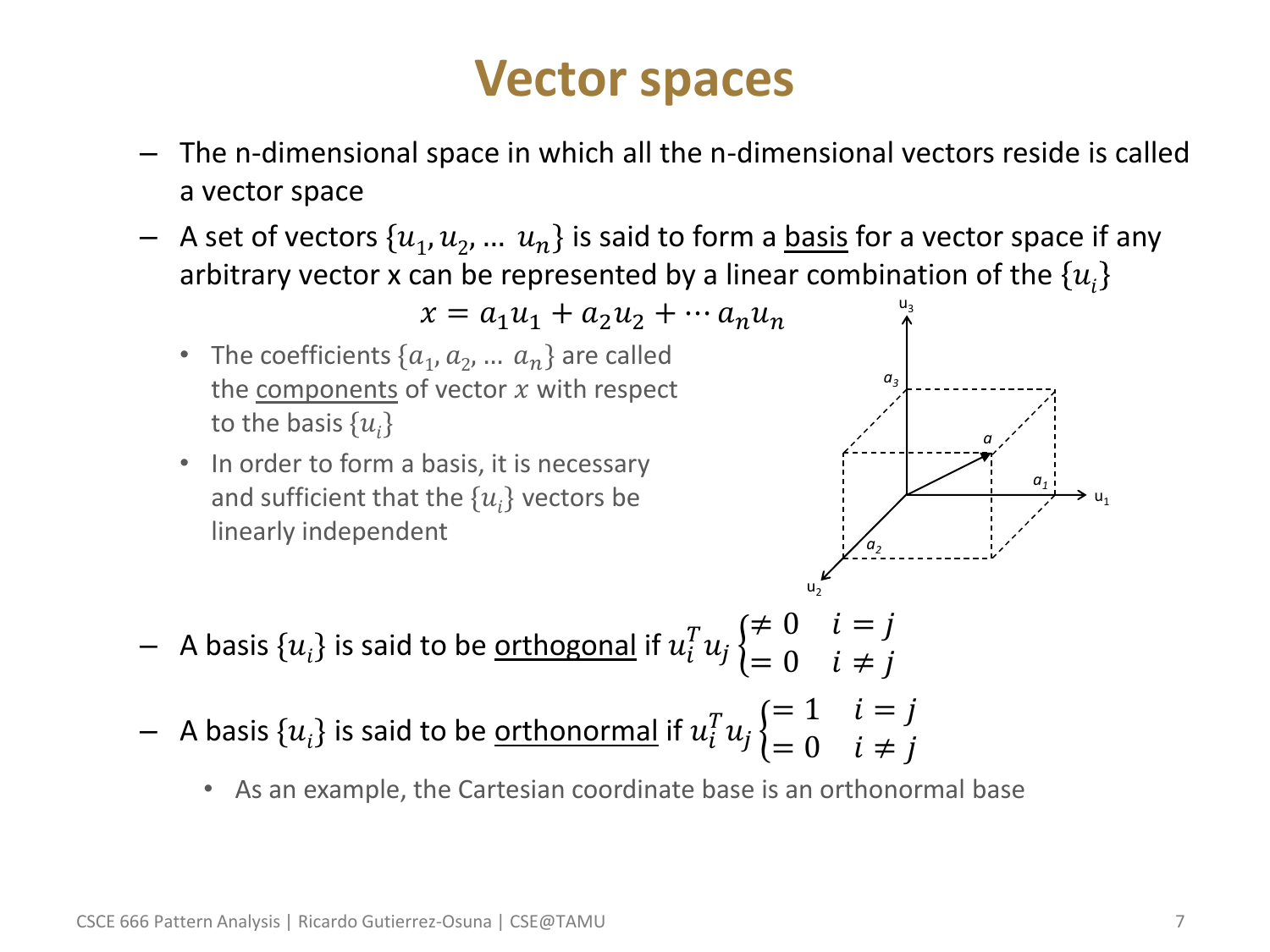- $-$  Given n linearly independent vectors  $\{x_1, x_2, ... x_n\}$ , we can construct an orthonormal base  $\{\boldsymbol{\phi}_1,\boldsymbol{\phi}_2, ... \, \boldsymbol{\phi}_n\}$  for the vector space spanned by  $\{x_i\}$  with the Gram-Schmidt orthonormalization procedure (to be discussed in the RBF lecture)
- The distance between two points in a vector space is defined as the magnitude of the vector difference between the points

$$
d_E(x, y) = |x - y| = \left[\sum_{k=1}^d (x_k - y_k)^2\right]^{\frac{1}{2}}
$$

• This is also called the Euclidean distance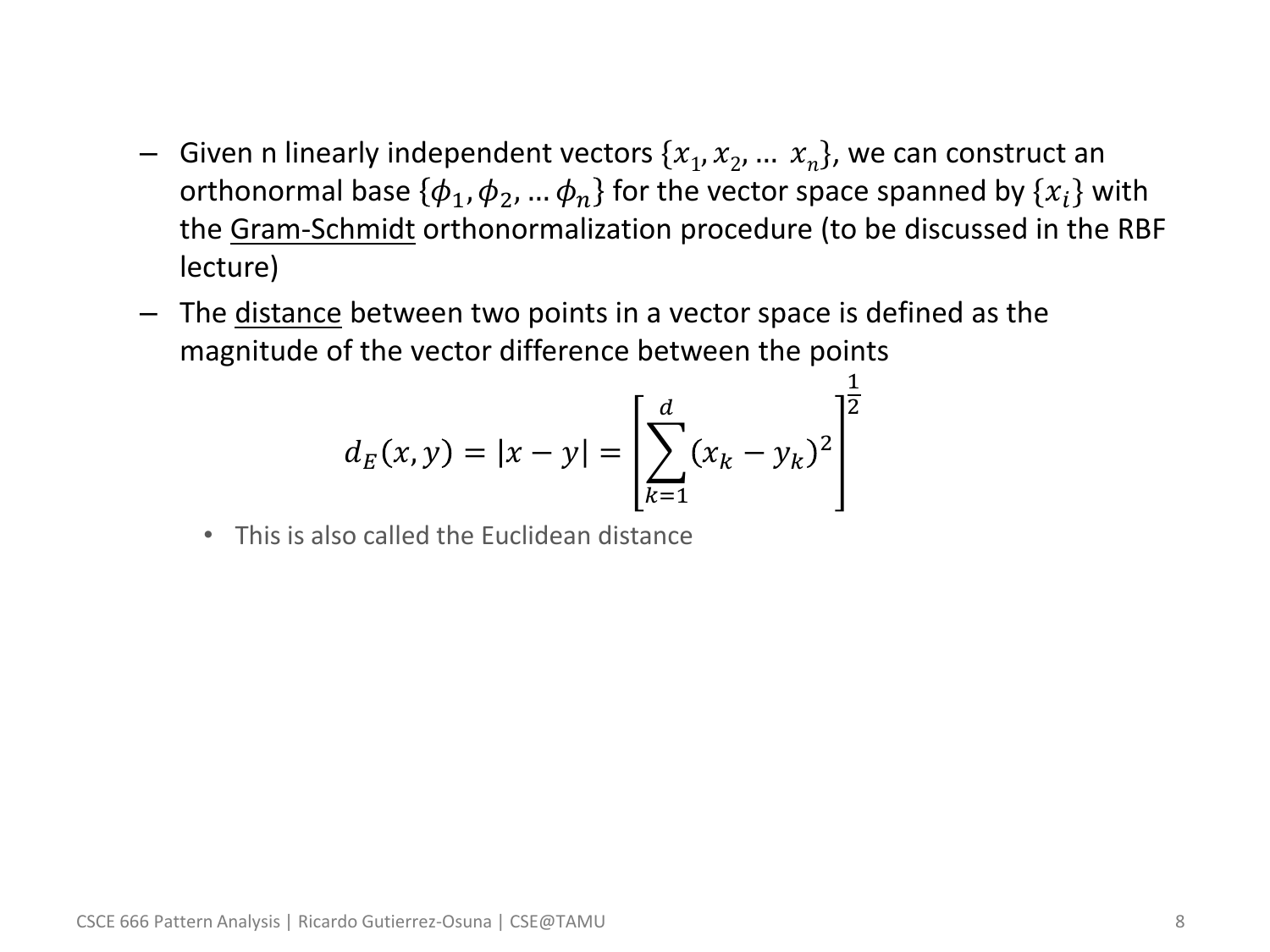# **Linear transformations**

- $-$  A linear transformation is a mapping from a vector space  $X^N$  onto a vector space  $Y^M$ , and is represented by a matrix
	- Given vector  $x \in X^N$ , the corresponding vector y on  $Y^M$  is computed as

$$
\begin{bmatrix} y_1 \\ y_2 \\ \vdots \\ y_M \end{bmatrix} = \begin{bmatrix} a_{11} & a_{12} & a_{1N} \\ a_{21} & a_{22} & a_{2N} \\ \vdots & \vdots & \ddots & \vdots \\ a_{M1} & a_{M2} & a_{MN} \end{bmatrix} \begin{bmatrix} x_1 \\ x_2 \\ \vdots \\ x_N \end{bmatrix}
$$

- Notice that the dimensionality of the two spaces does not need to be the same
- For pattern recognition we typically have  $M < N$  (project onto a lower-dim space)
- A linear transformation represented by a square matrix A is said to be orthonormal when  $AA^T = A^T A = I$ 
	- This implies that  $A^T = A^{-1}$
	- An orthonormal xform has the property of preserving the magnitude of the vectors

$$
|y| = \sqrt{y^T y} = \sqrt{(Ax)^T A x} = \sqrt{x^T A^T A x} = \sqrt{x^T x} = |x|
$$

- An orthonormal matrix can be thought of as a rotation of the reference frame
- The **row vectors** of an orthonormal xform are a set of orthonormal basis vectors

$$
Y_{M \times 1} = \begin{bmatrix} \leftarrow a_1 \rightarrow \\ \leftarrow a_2 \rightarrow \\ \leftarrow a_N \rightarrow \end{bmatrix} X_{N \times 1} \text{ with } a_i^T a_j = \begin{cases} 0 & i \neq j \\ 1 & i = j \end{cases}
$$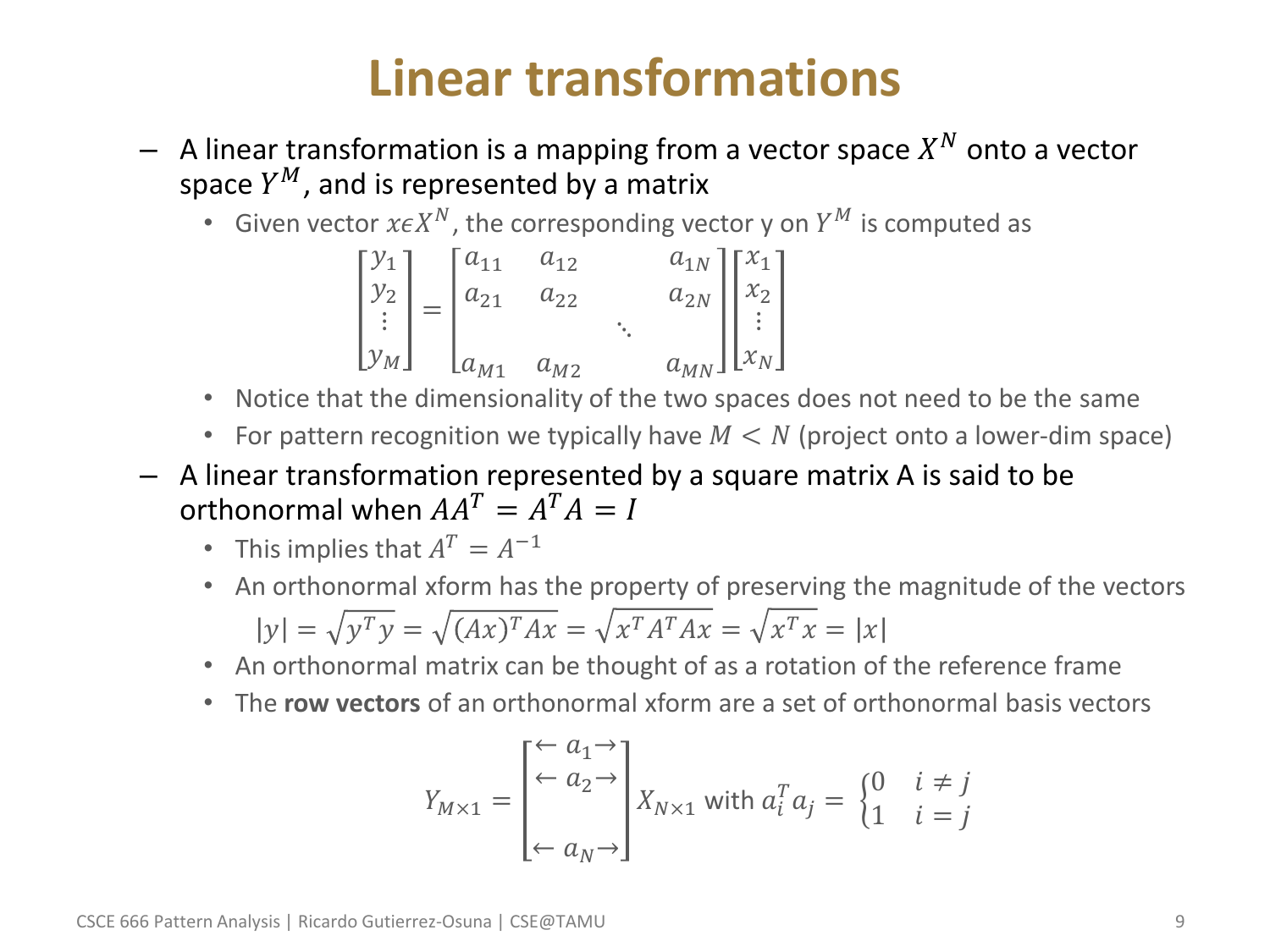### **Eigenvectors and eigenvalues**

– Given a matrix  $A_{N\times N}$ , we say that v is an eigenvector\* if there exists a scalar  $\lambda$ (the eigenvalue) such that

$$
Av=\lambda v
$$

– Computing the eigenvalues

$$
Av = \lambda v \Rightarrow (A - \lambda I)v = 0 \Rightarrow \begin{cases} v = 0 & \text{Trivial solution} \\ (A - \lambda I) = 0 & \text{Non-trivial solution} \end{cases}
$$
  

$$
A - \lambda I) = 0 \Rightarrow |A - \lambda I| = 0 \Rightarrow \lambda^N + a_1 \lambda^{N-1} + a_2 \lambda^{N-2} + a_{N-1} \lambda + a_0 = 0
$$
  
Characteristic equation

\*The "eigen-" in "eigenvector" translates as "characteristic"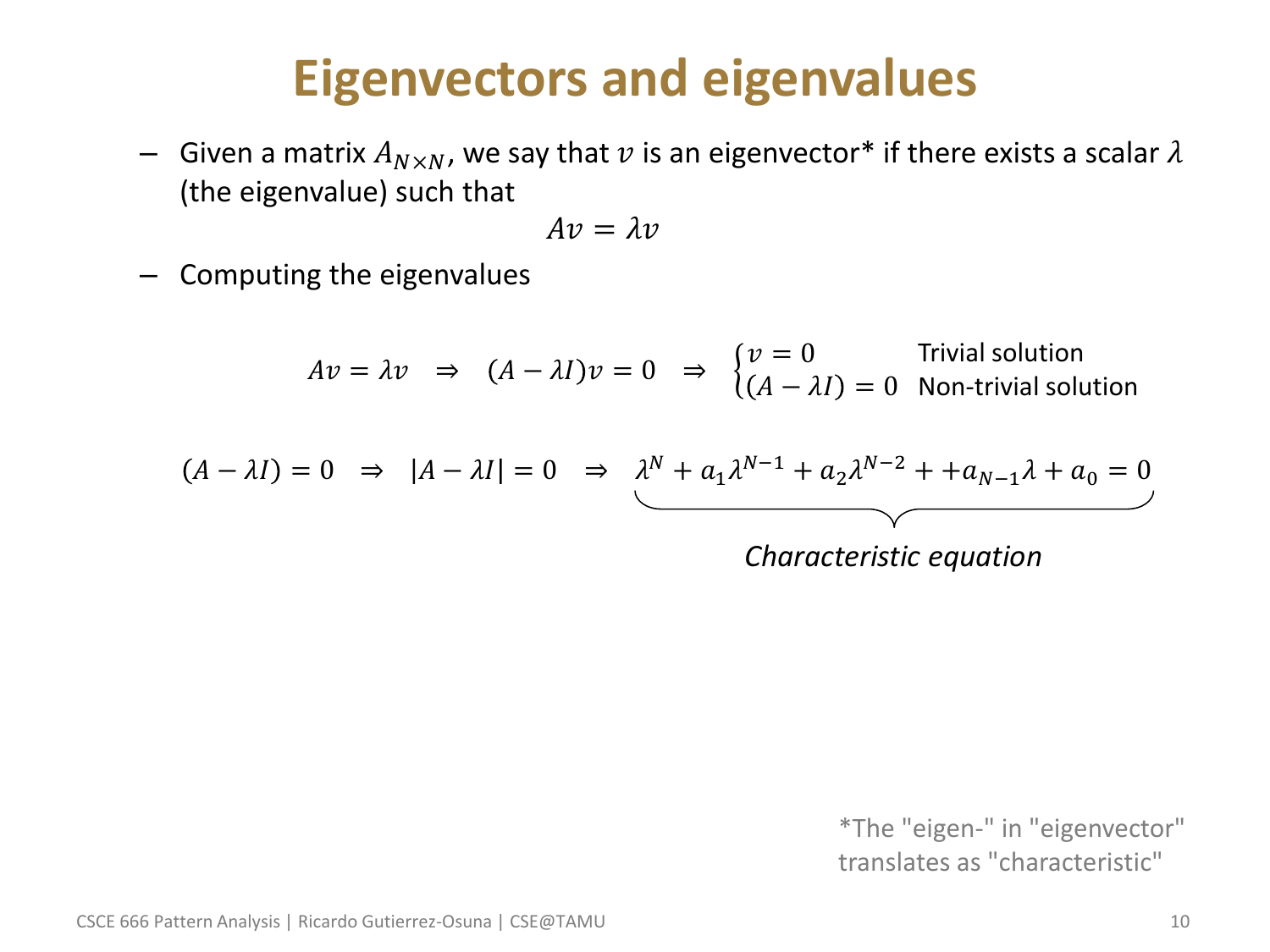### – The matrix formed by the column eigenvectors is called the modal matrix M

• Matrix Λ is the canonical form of A: a diagonal matrix with eigenvalues on the main diagonal

$$
M = \begin{bmatrix} \uparrow & \uparrow & & \uparrow \\ v_1 & v_2 & & v_N \\ \downarrow & \downarrow & & \downarrow \end{bmatrix} \Lambda = \begin{bmatrix} \lambda_1 & & & \\ & \lambda_2 & & \\ & & \lambda_N \end{bmatrix}
$$

- Properties
	- If A is non-singular, all eigenvalues are non-zero
	- If A is real and symmetric, all eigenvalues are real
		- The eigenvectors associated with distinct eigenvalues are orthogonal
	- If A is positive definite, all eigenvalues are positive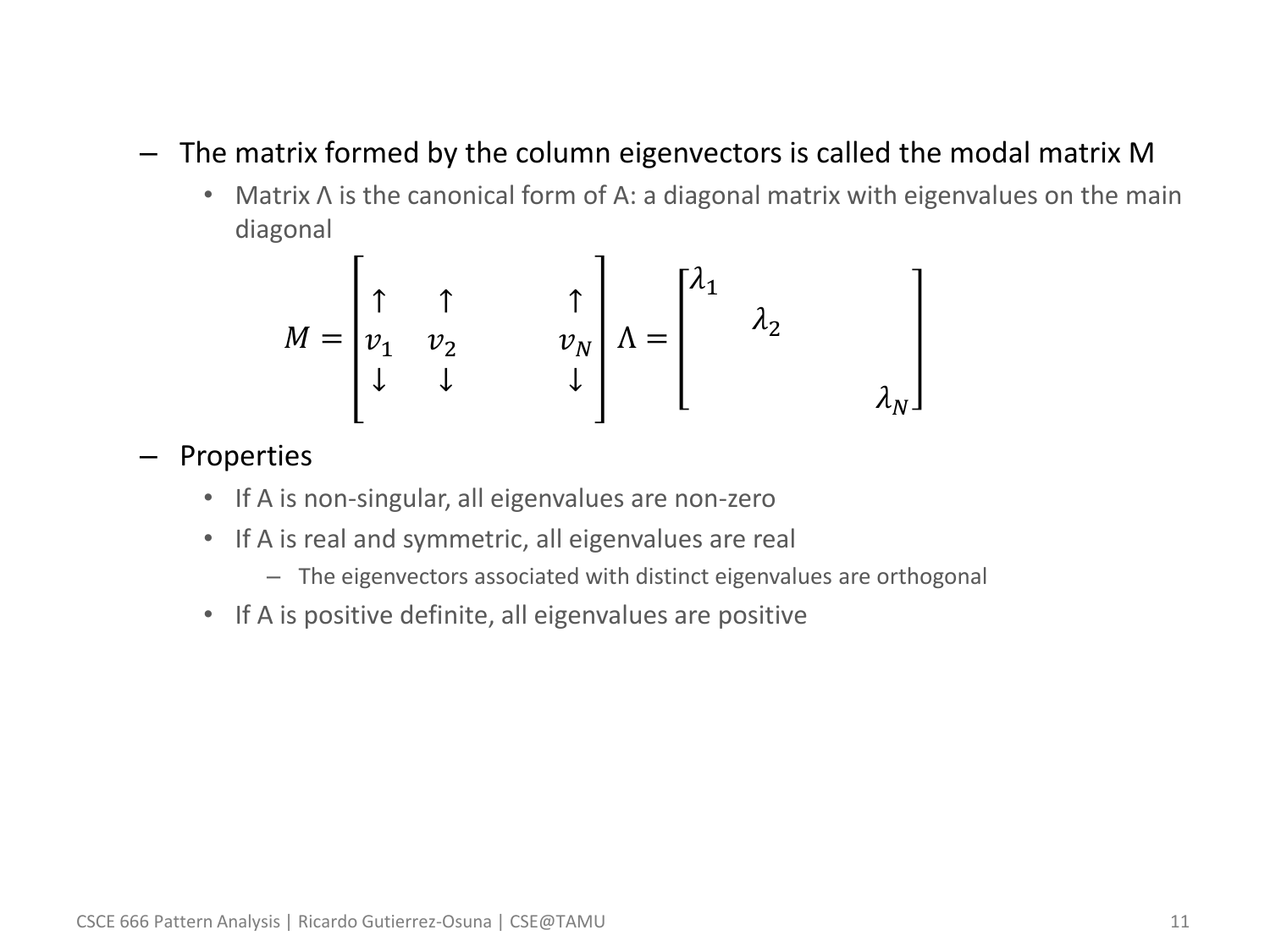# **Interpretation of eigenvectors and eigenvalues**

- $-$  If we view matrix A as a linear transformation, an eigenvector represents an invariant direction in vector space
	- When transformed by  $A$ , any point lying on the direction defined by  $v$  will remain on that direction, and its magnitude will be multiplied by  $\lambda$



For example, the transform that rotates 3-d vectors about the  $Z$  axis has vector [0 0 1] as its only eigenvector and  $\lambda = 1$  as its eigenvalue

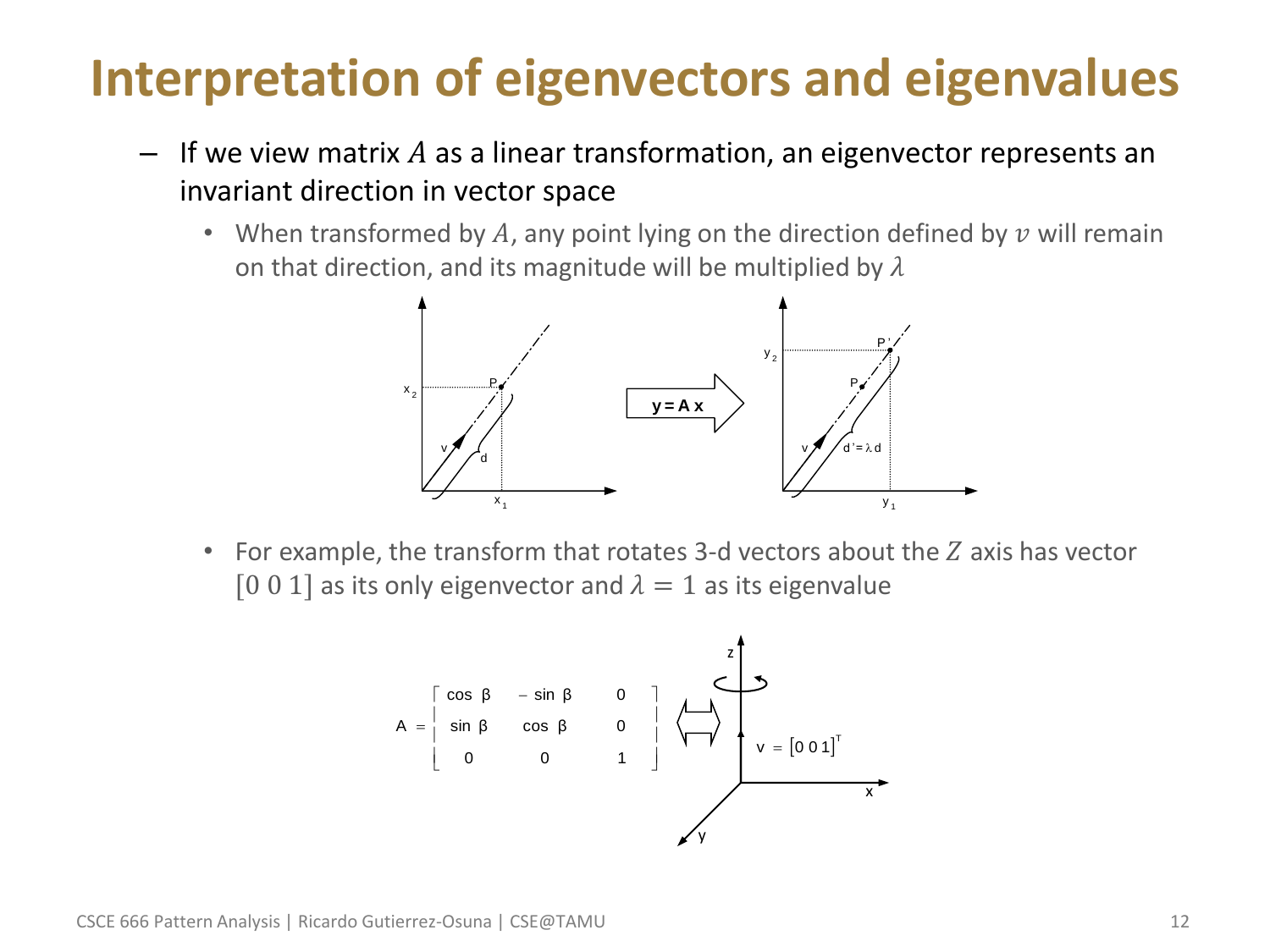- $-$  Given the covariance matrix  $\Sigma$  of a Gaussian distribution
	- The eigenvectors of  $\Sigma$  are the principal directions of the distribution
	- The eigenvalues are the variances of the corresponding principal directions
- $-$  The linear transformation defined by the eigenvectors of Σ leads to vectors that are uncorrelated regardless of the form of the distribution
	- If the distribution happens to be Gaussian, then the transformed vectors will be statistically independent

Statsitically independent

\n
$$
\Sigma M = M\Lambda \text{ with } M = \begin{bmatrix} \uparrow & \uparrow & \uparrow \\ v_1 & v_2 & v_N \\ \downarrow & \downarrow & \downarrow \end{bmatrix} \Lambda = \begin{bmatrix} \lambda_1 & \uparrow & \uparrow \\ \lambda_2 & \downarrow & \downarrow \\ \lambda_3 & \lambda_4 \end{bmatrix}
$$
\n
$$
f_x(x) = \frac{1}{(2\pi)^{N/2} |\Sigma|^{1/2}} \exp\left[-\frac{1}{2}(x - \mu)^T \Sigma^{-1}(x - \mu)\right]
$$
\n
$$
f_y(y) = \prod_{i=1}^N \frac{1}{\sqrt{2\pi\lambda_i}} \exp\left[-\frac{(y_i - \mu_{y_i})^2}{2\lambda_i}\right]
$$
\n
$$
v_2
$$
\n
$$
v_3
$$
\n
$$
v_4
$$
\n
$$
v_5
$$
\n
$$
v_6
$$
\n
$$
v_7
$$
\n
$$
v_8
$$
\n
$$
v_9
$$
\n
$$
v_1
$$
\n
$$
v_2
$$
\n
$$
v_3
$$
\n
$$
v_4
$$
\n
$$
v_5
$$
\n
$$
v_6
$$
\n
$$
v_7
$$
\n
$$
v_8
$$
\n
$$
v_9
$$
\n
$$
v_9
$$
\n
$$
v_1
$$
\n
$$
v_2
$$
\n
$$
v_3
$$
\n
$$
v_4
$$
\n
$$
v_5
$$
\n
$$
v_6
$$
\n
$$
v_7
$$
\n
$$
v_8
$$
\n
$$
v_9
$$
\n
$$
v_9
$$
\n
$$
v_1
$$
\n
$$
v_2
$$
\n
$$
v_3
$$
\n
$$
v_4
$$
\n
$$
v_5
$$
\n
$$
v_7
$$
\n
$$
v_8
$$
\n
$$
v_9
$$
\n
$$
v_9
$$
\n
$$
v_1
$$
\n
$$
v_1
$$

CSCE 666 Pattern Analysis | Ricardo Gutierrez-Osuna | CSE@TAMU 13